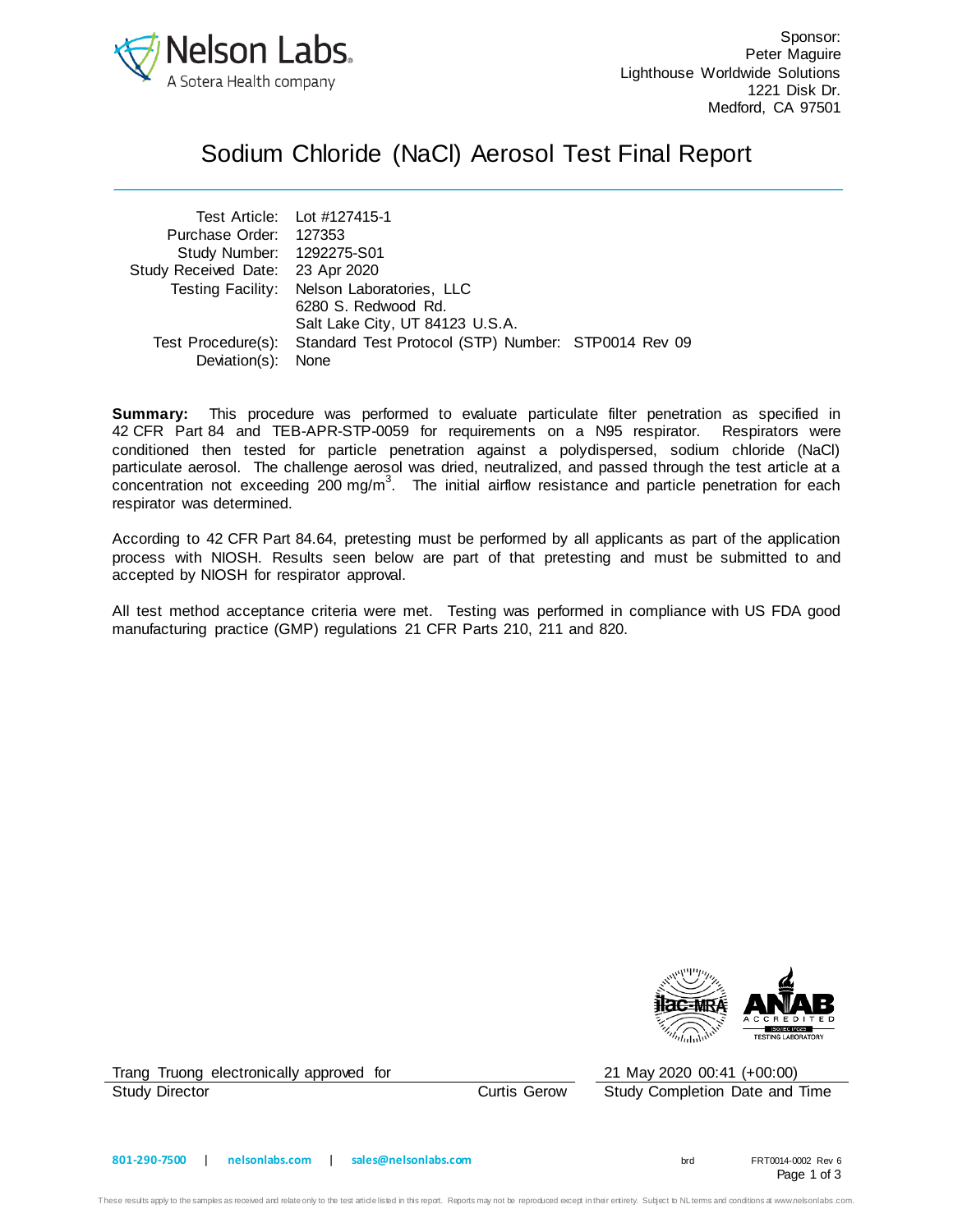

**Results:** The NIOSH N95 filter efficiency as stated in 42 CFR Part 84.181 is a minimum efficiency for each filter of ≥95% (≤5% penetration). The test articles submitted by the sponsor conform to the NIOSH N95 criteria for filter efficiency.

| <b>Test Article Number</b> | Corrected <sup>a</sup> Initial Airflow<br>Resistance<br>(mm H <sub>2</sub> O) | <b>Maximum Particle</b><br>Penetration<br>(%) | <b>Filtration Efficiency</b><br>$(\%)$ |
|----------------------------|-------------------------------------------------------------------------------|-----------------------------------------------|----------------------------------------|
| $\mathbf{1}$               | 4.9                                                                           | 1.26                                          | 98.74                                  |
| $\overline{2}$             | 5.3                                                                           | 1.48                                          | 98.52                                  |
| 3                          | 5.1                                                                           | 1.46                                          | 98.54                                  |
| $\overline{\mathbf{4}}$    | 5.4                                                                           | 1.41                                          | 98.59                                  |
| 5                          | 5.8                                                                           | 1.61                                          | 98.39                                  |
| $6\phantom{a}$             | 5.9                                                                           | 1.42                                          | 98.58                                  |
| $\overline{7}$             | 6.2                                                                           | 1.84                                          | 98.16                                  |
| 8                          | 6.3                                                                           | 1.56                                          | 98.44                                  |
| $\overline{9}$             | 6.5                                                                           | 1.86                                          | 98.14                                  |
| 10                         | 6.1                                                                           | 1.65                                          | 98.35                                  |
| 11                         | 5.6                                                                           | 1.45                                          | 98.55                                  |
| 12                         | 5.9                                                                           | 1.72                                          | 98.28                                  |
| 13                         | 5.9                                                                           | 1.72                                          | 98.28                                  |
| 14                         | 5.9                                                                           | 1.78                                          | 98.22                                  |
| 15                         | 6.1                                                                           | 1.38                                          | 98.62                                  |
| 16                         | 5.3                                                                           | 1.47                                          | 98.53                                  |
| 17                         | 5.7                                                                           | 1.68                                          | 98.32                                  |
| 18                         | 5.7                                                                           | 2.64                                          | 97.36                                  |
| 19                         | 6.7                                                                           | 1.94                                          | 98.06                                  |
| 20                         | 7.2                                                                           | 3.25                                          | 96.75                                  |

<sup>a</sup> The final airflow resistance value for each test article was determined by subtracting out the background resistance from the system.

**Test Method Acceptance Criteria:** The filter tester must pass the "Tester Set Up" procedure. The airflow resistance and particle penetration of the reference material must be within the limits set by the manufacturer.

**Filter Test Procedure:** Prior to testing, respirators were taken out of their packaging and placed in an environment of 85  $\pm$  5% relative humidity (RH) and 38  $\pm$  2.5°C for 25  $\pm$  1 hours.